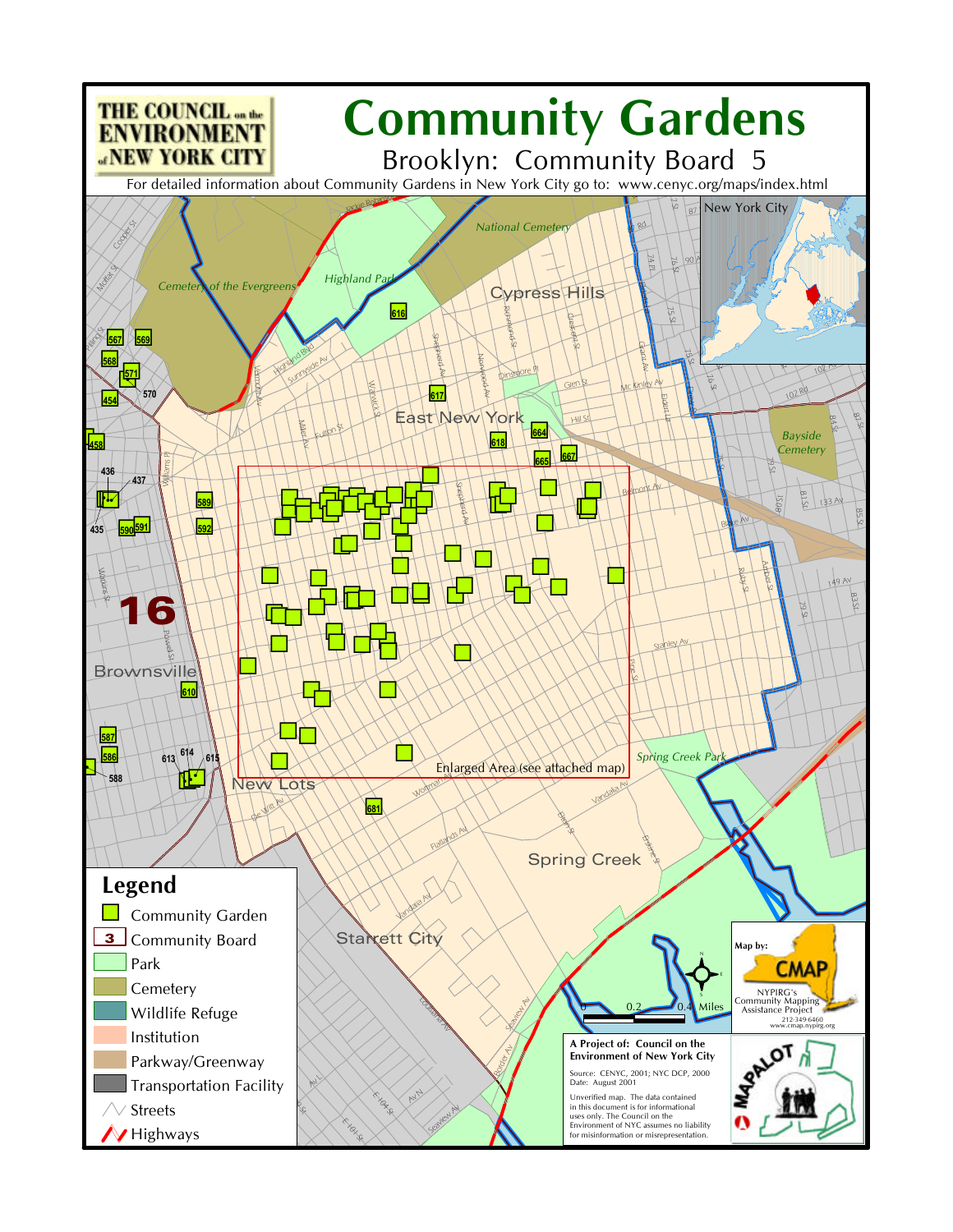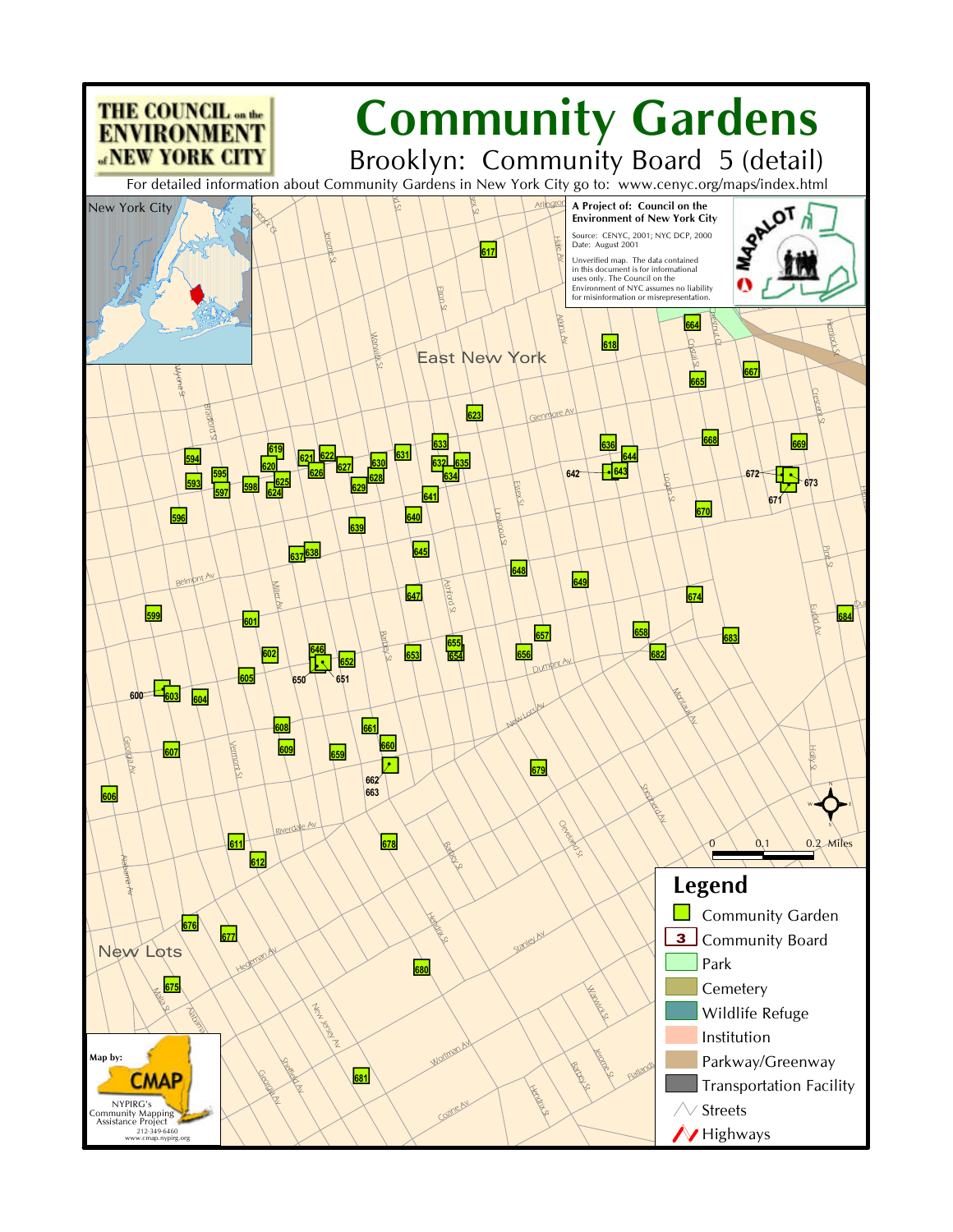

# **Community Gardens**

For detailed information about Community Gardens in New York City go to: www.cenyc.org/maps/index.html

### Brooklyn: Community Board 5

| ID               | <b>GARDEN NAME</b>                           | <b>ADDRESS</b>                          |  |
|------------------|----------------------------------------------|-----------------------------------------|--|
| 3 <sup>1</sup>   | Ujima I Garden                               | New Jersey Ave                          |  |
| 10               | Sunday School Class and Young Peopl          | 635-639 Blake Ave                       |  |
| 11               | <b>Bradford Gardens</b>                      | 422, 424 Bradford Street                |  |
| 12               | Jerome Garden                                | 447 Jerome Street                       |  |
| 13               | New Vision Garden                            | 590-594 Schenck Ave./643-45 Hendrix St. |  |
| 431              | Concerned Residents of Bergen Street         | 1875 Bergen Street                      |  |
| 589              | <b>Shaw Block Association</b>                | 88 Williams Avenue                      |  |
| 592              | <b>TLC Sculpture Park</b>                    | 271-275 Glenmore Avenue                 |  |
| 593              | <b>United Neighbors</b>                      | 435-437 Glenmore Ave.                   |  |
| 594              | C.B. Community Service                       | 223, 225, 227 Vermont Street            |  |
| $\overline{595}$ | Jesus Barreto/Good Neighbors                 | 461-67 Glenmore Ave./209-211 Wyon       |  |
| 596              | Flor Davila Community Garden                 | 277,283,287 New Jersey Avenue           |  |
| 597              | 468 Glenmore Block Assoc.                    | E/S Wyona St./462-464 Glenmore Av       |  |
| 598              | Glenmore-Bradford Bl. Assoc.                 | 492-496 Glenmore Avenue                 |  |
| 599              | Pennsylvania Avenue Club                     | 312 Pennsylvania Avenue                 |  |
| 600              | Sunday School Class and Young Peoples        | 635-639 Blake Ave                       |  |
|                  | Garden                                       |                                         |  |
| 601              | P.S. 149 Garden                              | 365-67 Wyona Street                     |  |
| 602              | <b>Bradford Gardens</b>                      | 422, 424 Bradford Street                |  |
|                  | 603   Thomas Jefferson High School           | 642-648 Blake Avenue                    |  |
|                  | 604   St. John Cantius Parish                | 476-484 New Jersey Avenue               |  |
| 605              | Betty's Garden of Eden                       | 428 & 432 Wyona Street                  |  |
| 606              | <b>ENYUYC Success Garden</b>                 | 449-461 Williams Avenue/ 470 Alab       |  |
| 607              | Fannie Barnes Children's Playground          | 452 Pennsylvania Ave                    |  |
| 608              | First Temple of David/Good Neighbors B. A.   | 494 Bradford Street                     |  |
| 609              | P.S. 53                                      | 522 Bradford Street                     |  |
| 611              | Ujima I Garden                               | New Jersey Ave                          |  |
| $\overline{612}$ | <b>Bible Nursery Daycare Garden</b>          | 668 Vermont St.                         |  |
| 616              | P.S. 771 Garden in Highland Park             | Jamaica Avenue & Cleveland Street       |  |
| 617              | East New York Urban Youth Corps              | 3030 Fulton St                          |  |
| 618              | Shield of Faith                              | 79-85 Montauk Street                    |  |
| 619              | Keily Brunson Garden                         | 228 Van Siclen Ave.                     |  |
| 620              | E.B. Felder Garden                           | 513-519 Glenmore Avenue                 |  |
| 621              | Glenmore Hendrix Block Assoc.                | 555 Glenmore Avenue                     |  |
| 622              | Clara Boutte GreenThumb Garden               | 573 thru 579 Glenmore Avenue            |  |
| 623              | Elton Court Garden                           | 317 Elton Street                        |  |
| 624              | Honey's Garden                               | 305-17 Miller Avenue                    |  |
| 625              | East End Baptist Church                      | 530-2 Glenmore Ave./260 Van Siclen Ave. |  |
| 626              | Itliba Herbal Garden                         | 560 Glenmore                            |  |
| 627              | Herbal Garden                                | 285 Schenck Ave.                        |  |
| 628              | M.W. United Orient. Grand Lodge              | 369-371 Barbey St.& 326-328 Jerome      |  |
| 629              | <b>Concerned Residents of Barbey Street</b>  | 606 Glenmore Avenue                     |  |
|                  | <b>Continued on Next Page</b><br>Page 1 of 3 |                                         |  |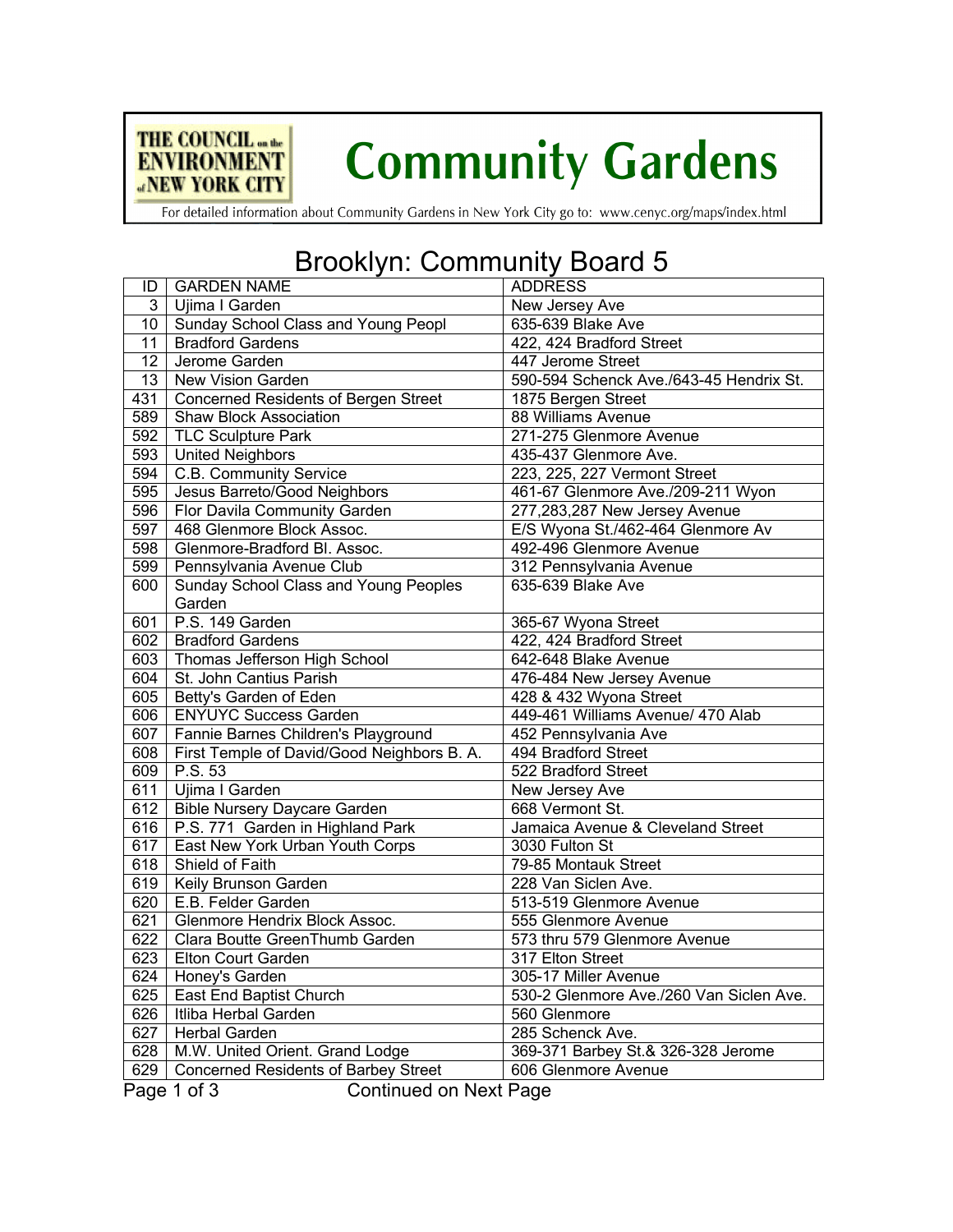

# **Community Gardens**

For detailed information about Community Gardens in New York City go to: www.cenyc.org/maps/index.html

#### Brooklyn: Community Board 5 continued

|     | 630 Garden Party                             | 316-318 Jerome St./624 Glenmore Ave.      |
|-----|----------------------------------------------|-------------------------------------------|
|     | 631   Warwick Block Association Garden       | 650 Glenmore Avenue                       |
|     | 632   Greater Jerusalem Baptist Church       | 341 Ashford Street                        |
|     | 633   P.S. 4K Paradise Garden                | Glenmore Ave. btw Ashford & Cleveland St. |
|     | 634   Floral Vineyard                        | 2379-2385 Pitkin Ave.                     |
| 635 | Community Group of 349 Elton St.             | 433-435 Cleveland St.                     |
| 636 | Manley's Place                               | 2539 Pitkin Avenue                        |
|     | 637   Van Siclen Ave. Block Assoc., Inc.     | 342 Van Siclen Avenue                     |
| 638 | Van Siclen Comm. Garden                      | 337 Van Siclen Avenue                     |
| 639 | Jerry and the Senior Gents of E.N.Y.         | 349 Schenck Avenue                        |
| 640 | P.S. 158                                     | 444,448 Warwick Avenue                    |
| 641 | P.S. 158/Pitkin Ave. Garden                  | 2358 & 2362 Pitkin Avenue                 |
| 642 | <b>Atkins Gardeners</b>                      | 213 Atkins Avenue                         |
| 643 | Concerned Residents of Montauk Ave.          | 214 Montauk Avenue                        |
|     | 644   Upon This Rock Comm. Garden            | 2556 Pitkin Ave.                          |
| 645 | GreenThumb Garden                            | 482 Warwick Street                        |
| 646 | <b>Big Red Garden</b>                        | 436 Van Siclen Avenue                     |
| 647 | Jerome Gardens                               | 447 Jerome Street                         |
| 648 | Linwood Street Block Association             | 992 Sutter Avenue                         |
| 649 | Good Shepherds Garden                        | 555-557 Shepherd Avenue                   |
| 650 | C.A.U.S.A. Festival Garden                   | 780-788 Blake Avenue                      |
|     | 651   Van Siclen Ave. Vacant Lot Grp.        | 790 Blake Avenue                          |
| 652 | <b>Block Association of Hendrix Street</b>   | 532 Hendrix Street                        |
| 653 | Nehemiah Ten GreenThumb B.A.                 | 565 Barbey St.                            |
| 654 | Warwick Street Greenery Glow Garden          | 601 Warwick Street                        |
| 655 | Warwick/Ashford/Blake Block Assoc.           | 587 Warwick Street                        |
| 656 | Anna Hilbert Block Assoc.                    | 585 Elton Street                          |
| 657 | <b>Cherry Tree Gardeners</b>                 | 653-655 Linwood Street                    |
| 658 | New Lots Block Assoc.                        | 391-393 Atkins Avenue                     |
| 659 | Van Siclen Gardens                           | 560 Van Siclen Avenue                     |
| 660 | New Vision Garden                            | 590-594 Schenck Ave./643-45 Hendrix St.   |
| 661 | <b>Victory Garden</b>                        | 613 Hendrix Street                        |
| 662 | <b>UCC Community Garden</b>                  | 600 Schenck Avenue                        |
| 663 | <b>Operation Forward</b>                     | 610-622 Schenck Avenue                    |
| 664 | Crystal Wells Block Assn.                    | S/W/C Wells & Crystal Street              |
| 665 | <b>Green Gems</b>                            | 947-953 Glenmore Avenue                   |
| 666 | <b>Chestnut Street Block Association</b>     | 993-995 Glenmore Avenue                   |
| 667 | Jordan Magic Garden                          | 993-995 Glenmore Avenue                   |
| 668 | <b>Housing Works Garden</b>                  | 2636, 2630, 2628 Pitkin Ave. & 964-66     |
|     |                                              | Belmont Ave/                              |
| 669 | Euclid/Belmont Block Assoc.                  | N/O Belmont & Euclid Ave./ 507 Eu         |
| 670 | The Ujima II Community Garden                | 292 Fountain Ave                          |
| 671 | Citizens Working for a Better Community      | E/S Doscher Street/W/S Euclid Ave         |
|     | <b>Continued on Next Page</b><br>Page 2 of 3 |                                           |